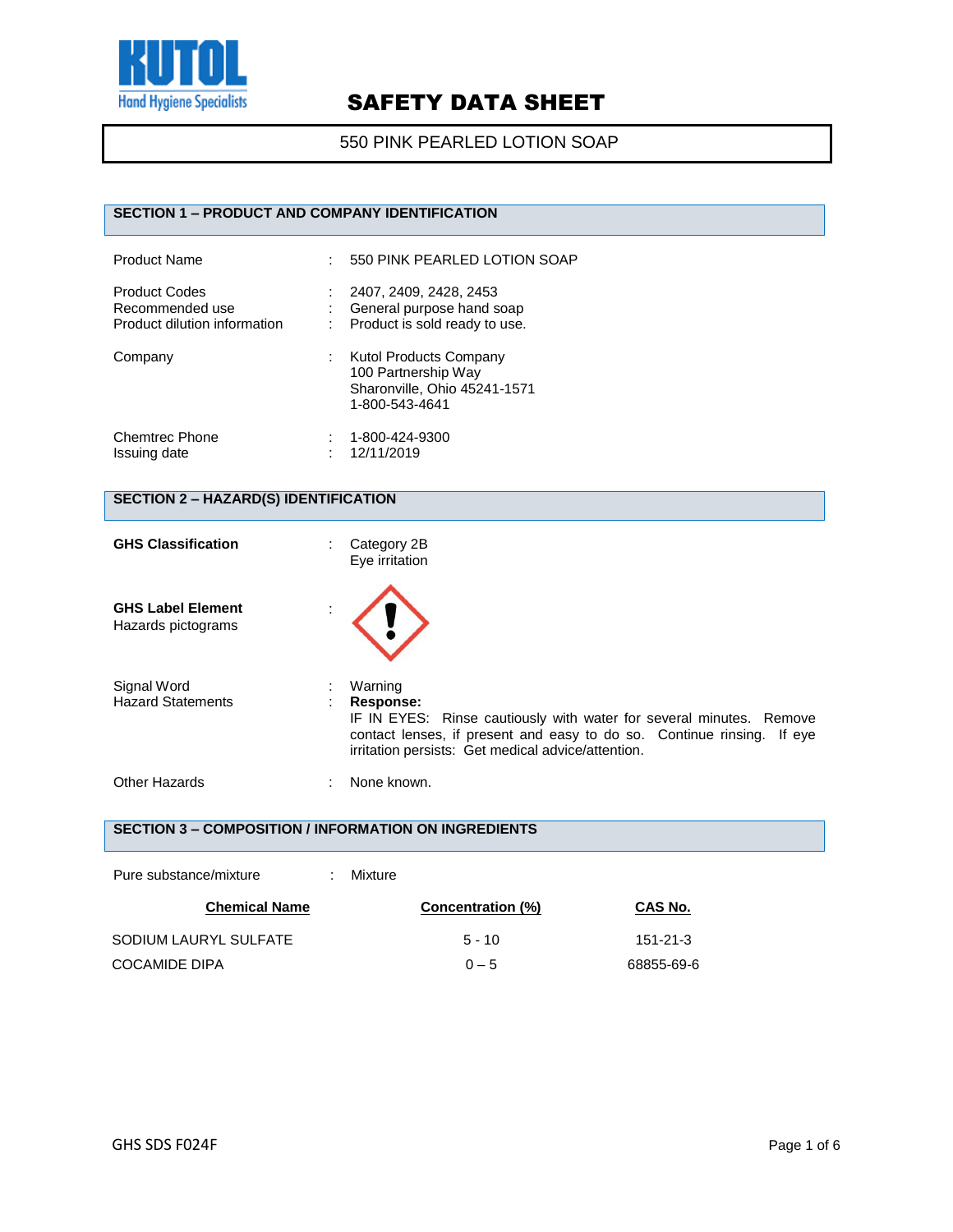

### 550 PINK PEARLED LOTION SOAP

### **SECTION 4 – FIRST AID MEASURES** In case of eye contact : Flush eyes under eyelids with plenty of cool water for at least 15 minutes. If irritation persists, seek medical/advice attention. In case of skin contact : If irritation persists, wash with water. If ingested : Contact a physician or Poison Control Center immediately. Do not induce vomiting never give anything by mouth to an unconscious person. If inhaled  $\begin{array}{ccc} \text{If } \text{inhaled} \\ \text{Protection of first-aiders} \end{array}$  :  $\begin{array}{ccc} \text{Get medical attention if } \text{symptoms occur.} \end{array}$ Protection of first-aiders : No special precautions are necessary.<br>
Notes to physicians : Treat symptomatically. : Treat symptomatically.

#### **SECTION 5 – FIRE-FIGHTING MEASURES**

| Suitable extinguishing media   |   | Use extinguishing measures that are appropriate to local circumstances<br>and the surrounding environment. |
|--------------------------------|---|------------------------------------------------------------------------------------------------------------|
| Unsuitable extinguishing media |   | None known.                                                                                                |
| Specific hazards during        |   | No flammable or combustible.                                                                               |
| firefighting                   |   |                                                                                                            |
| Hazardous combustions          |   | Carbon oxides                                                                                              |
| products                       |   |                                                                                                            |
| Special protective equipment   |   | Use personal protective equipment.                                                                         |
| for fire-fighters              |   |                                                                                                            |
| Specific extinguishing methods | ÷ | Fire residues and contaminated fire extinguishing water must be disposed                                   |
|                                |   | of in accordance with local regulations. In the event of fire and/or                                       |
|                                |   | explosion do not breathe fumes.                                                                            |

#### **SECTION 6 – ACCIDENTAL RELEASE MEASURES**

| Personal precautions<br>Environmental precautions | No special measures required.<br>Avoid contact of large amounts of spilled material runoff with soil and<br>surface waterways. |
|---------------------------------------------------|--------------------------------------------------------------------------------------------------------------------------------|
| Methods of cleaning up                            | Absorb with inert material. Use a water rinse for final clean-up.                                                              |

#### **SECTION 7 – HANDLING AND STORAGE**

#### **SECTION 8 – EXPOSURE CONTROLS / PERSONAL PROTECTION**

Ingredients with workplace control parameters.

| <b>Ingredients</b> | CAS-No. | Form of  | <b>Permissible</b>   | Basis |
|--------------------|---------|----------|----------------------|-------|
|                    |         | exposure | <b>Concentration</b> |       |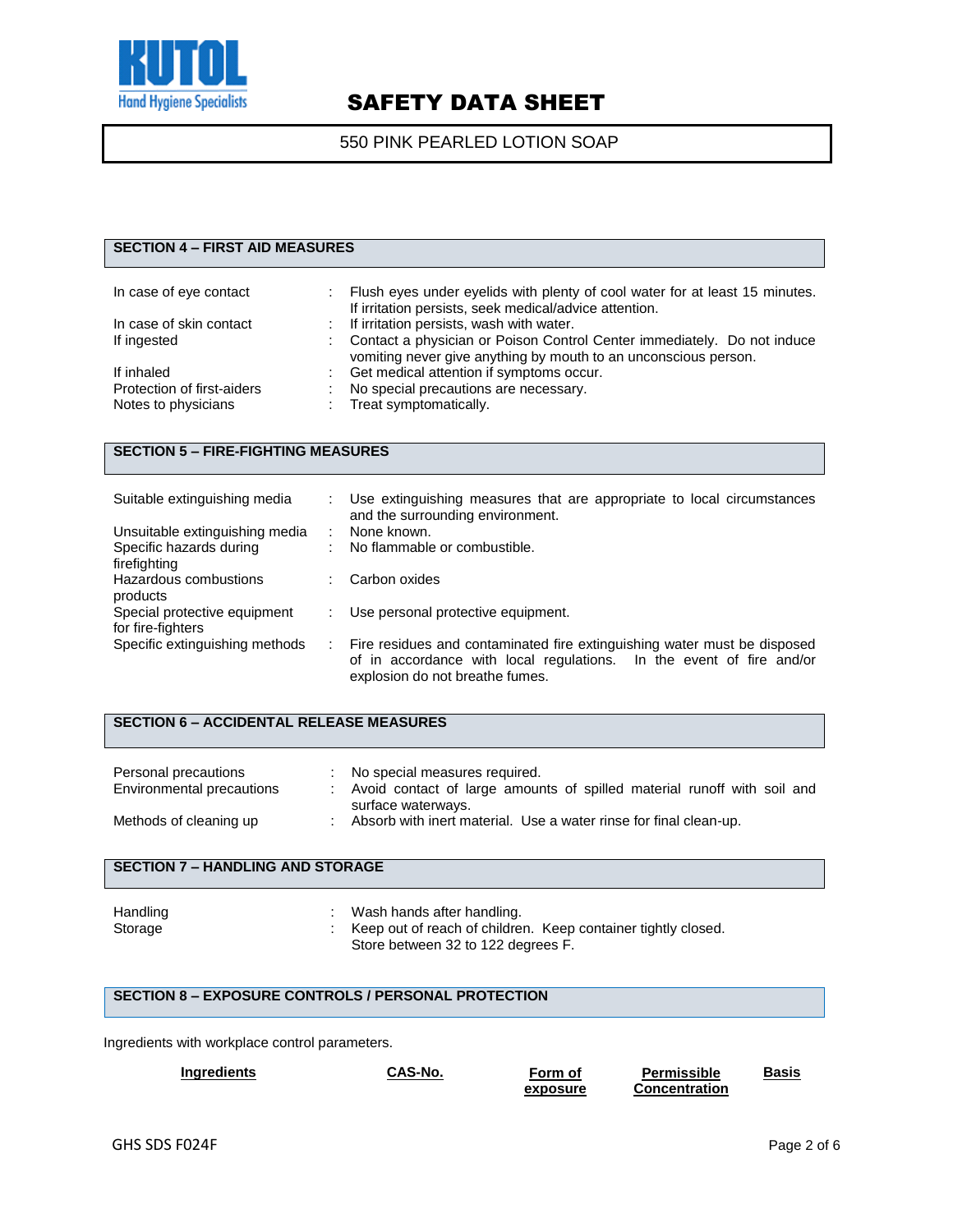

|                                            | 550 PINK PEARLED LOTION SOAP                                                                            |     |             |                                |
|--------------------------------------------|---------------------------------------------------------------------------------------------------------|-----|-------------|--------------------------------|
| POLYMETHOXY BICYCLIC<br><b>OXAZOLIDONE</b> | 56709-13-8                                                                                              | TWA | $0.3$ ppm   | <b>AIHA</b><br><b>CEILING</b>  |
| POLYMETHOXY BICYCLIC<br><b>OXAZOLIDONE</b> | 56709-13-8                                                                                              | TWA | $0.016$ ppm | <b>NIOSH</b><br><b>REL</b>     |
| POLYMETHOXY BICYCLIC<br><b>OXAZOLIDONE</b> | 56709-13-8                                                                                              | TWA | $0.1$ ppm   | <b>NIOSH</b><br><b>CEILING</b> |
| POLYMETHOXY BICYCLIC<br><b>OXAZOLIDONE</b> | 56709-13-8                                                                                              | TWA | $0.75$ ppm  | <b>OSHA</b>                    |
| POLYMETHOXY BICYCLIC<br><b>OXAZOLIDONE</b> | 56709-13-8                                                                                              | TWA | 2 ppm       | OSHA<br><b>STEL</b>            |
| <b>Engineering measures</b>                | Good general ventilation should be sufficient to control workers exposure to<br>airborne contamination. |     |             |                                |

| Personal protection |                                                         |
|---------------------|---------------------------------------------------------|
| Eyes                | Eye protection should be used when splashing may occur. |
| Hands               | No protective equipment is needed under normal use.     |
| <b>Skin</b>         | No protective equipment is needed under normal use.     |
| Respiratory         | No protective equipment is needed under normal use.     |

#### **SECTION 9 – PHYSICAL AND CHEMICAL PROPERTIES**

Appearance: Viscous pink liquid<br>
Odor: Almond fragrance<br>
Vapor pressure: N/A Odor: Almond fragrance vapor vapor pressure: N/<br>Odor Threshold: No data available vapor density: N/A Odor Threshold: No data available ph: 8.5 typical ph: 8.5 typical **Phenomenon Community: Relative density:** No data available.<br>
Melting point/freezing point: N/A Solubility (ies): No data available. Melting point/freezing point: N/A Solubility (ies): No data available.<br>
Initial boiling and boiling range: N/A Partition coefficient: n-octanol/wat Flash point: N/A Auto ignition temperature: N/A Flammability (solid, gas): No data available

Initial boiling and boiling range: N/A Partition coefficient: n-octanol/water: No data available.<br>Flash point: N/A Auto ignition temperature: N/A Decomposition temperature: No data available.<br>Viscosity: 3,500 typical, @ 25 C, 77 F

### **SECTION 10 – STABILITY AND REACTIVITY**

| Stability<br>Possibility of hazardous<br>reactions                                   | The product is stable under normal conditions.<br>No dangerous reaction is known under conditions of normal use. |
|--------------------------------------------------------------------------------------|------------------------------------------------------------------------------------------------------------------|
| Conditions to avoid<br>Incompatible materials<br>Hazardous decomposition<br>products | None known.<br>None known.<br>Carbon oxides                                                                      |

#### **SECTION 11 – TOXICOLOGICAL INFORMATION**

| exposure                        | Information on likely routines of : Inhalation, eye contact, skin contact. |
|---------------------------------|----------------------------------------------------------------------------|
| <b>Potential Health Effects</b> |                                                                            |

### Eyes : Cause of irritation.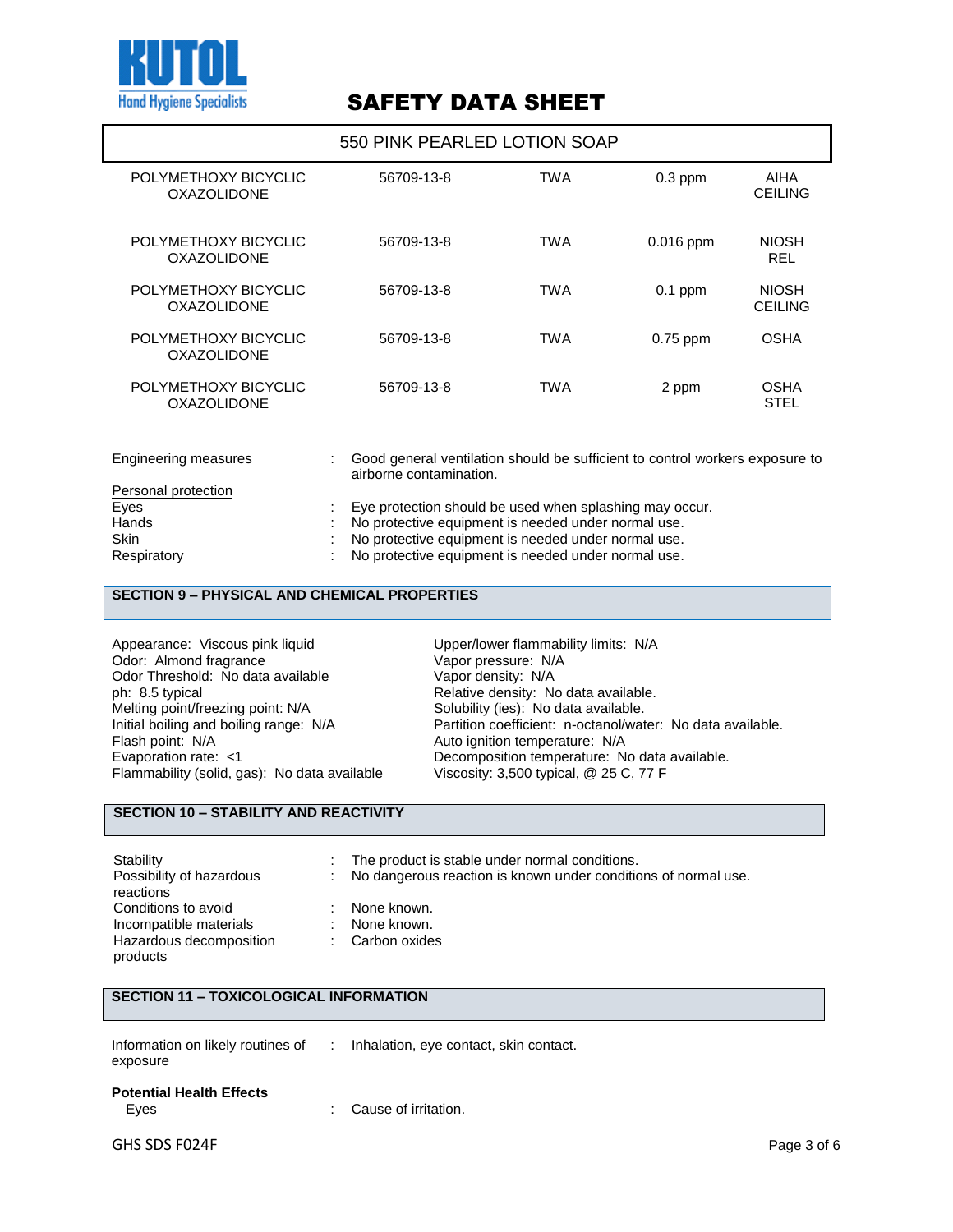

550 PINK PEARLED LOTION SOAP

| Skin                                        | Health injuries are not known or expected under normal use.                                                                                           |
|---------------------------------------------|-------------------------------------------------------------------------------------------------------------------------------------------------------|
| Ingestion                                   | Health injuries are not known or expected under normal use.                                                                                           |
| Inhalation                                  | Health injuries are not known or expected under normal use.                                                                                           |
|                                             |                                                                                                                                                       |
| Chronic exposure                            | Health injuries are not known or expected under normal use.                                                                                           |
| <b>Experience with Human Exposure</b>       |                                                                                                                                                       |
| Eye contact                                 | Redness, irritation.                                                                                                                                  |
| Skin contact                                | No symptoms known or expected.                                                                                                                        |
| Ingestion                                   | No symptoms known or expected.                                                                                                                        |
| Inhalation                                  | No symptoms known or expected.                                                                                                                        |
| <b>Toxicity</b>                             |                                                                                                                                                       |
| Acute oral toxicity                         | Acute toxicity estimate: >5,000 mg/kg                                                                                                                 |
| Acute inhalation toxicity                   | No data available                                                                                                                                     |
| Acute dermal toxicity                       | Acute toxicity estimate: >5,000 mg/kg                                                                                                                 |
| Skin corrosion/irritation                   | No data available                                                                                                                                     |
| Serious eye damage/eye<br>irritation        | Mild eye irritation.                                                                                                                                  |
| Respiratory or skin                         | No data available.                                                                                                                                    |
| sensitization                               |                                                                                                                                                       |
| Carcinogenicity                             |                                                                                                                                                       |
| <b>IARC</b>                                 | No component of this product present at levels greater than or equal to 0.1%                                                                          |
|                                             | is identified as a probable, possible or confirmed human carcinogen by<br>IARC.                                                                       |
| <b>OSHA</b>                                 | No ingredient of this product presents at levels greater than or equal to 0.1%                                                                        |
|                                             | is identified as a carcinogen or potential carcinogen by OSHA.                                                                                        |
| <b>NTP</b>                                  | No ingredient of this product present at levels greater than or equal to 0.1%<br>is identified as a known or anticipated carcinogen by NTP.           |
|                                             |                                                                                                                                                       |
| <b>SECTION 12 - ECOLOGICAL INFORMATION</b>  |                                                                                                                                                       |
|                                             |                                                                                                                                                       |
| <b>Ecological Tests</b>                     | Data is not available.                                                                                                                                |
|                                             |                                                                                                                                                       |
| Environmental Impact                        | The product ingredients are expected to be safe for the environment at the                                                                            |
|                                             | concentrations predicted under normal use and accidental spill scenarios.                                                                             |
|                                             | Packaging components are compatible with the conventional solid waste                                                                                 |
|                                             | management practices.                                                                                                                                 |
| <b>SECTION 13 - DISPOSAL CONSIDERATIONS</b> |                                                                                                                                                       |
|                                             |                                                                                                                                                       |
|                                             |                                                                                                                                                       |
| Disposal methods                            | The product should not be allowed to enter drains, water courses or the<br>soil. When possible recycling is preferred to disposal or incineration. If |
|                                             | recycling is not practicable, dispose of in compliance with local regulations.                                                                        |
|                                             | Dispose of wastes in an approved waste disposal facility.                                                                                             |
|                                             |                                                                                                                                                       |
| Disposal considerations                     | Dispose of as unused product. Empty containers should be taken to an                                                                                  |
|                                             | approved waste handling site for recycling or disposal. Do not reuse                                                                                  |
|                                             | empty containers.                                                                                                                                     |
|                                             |                                                                                                                                                       |

### **SECTION 14 – TRANSPORT INFORMATION**

Certain shipping modes or package sizes may have exceptions from the transport regulations. The classification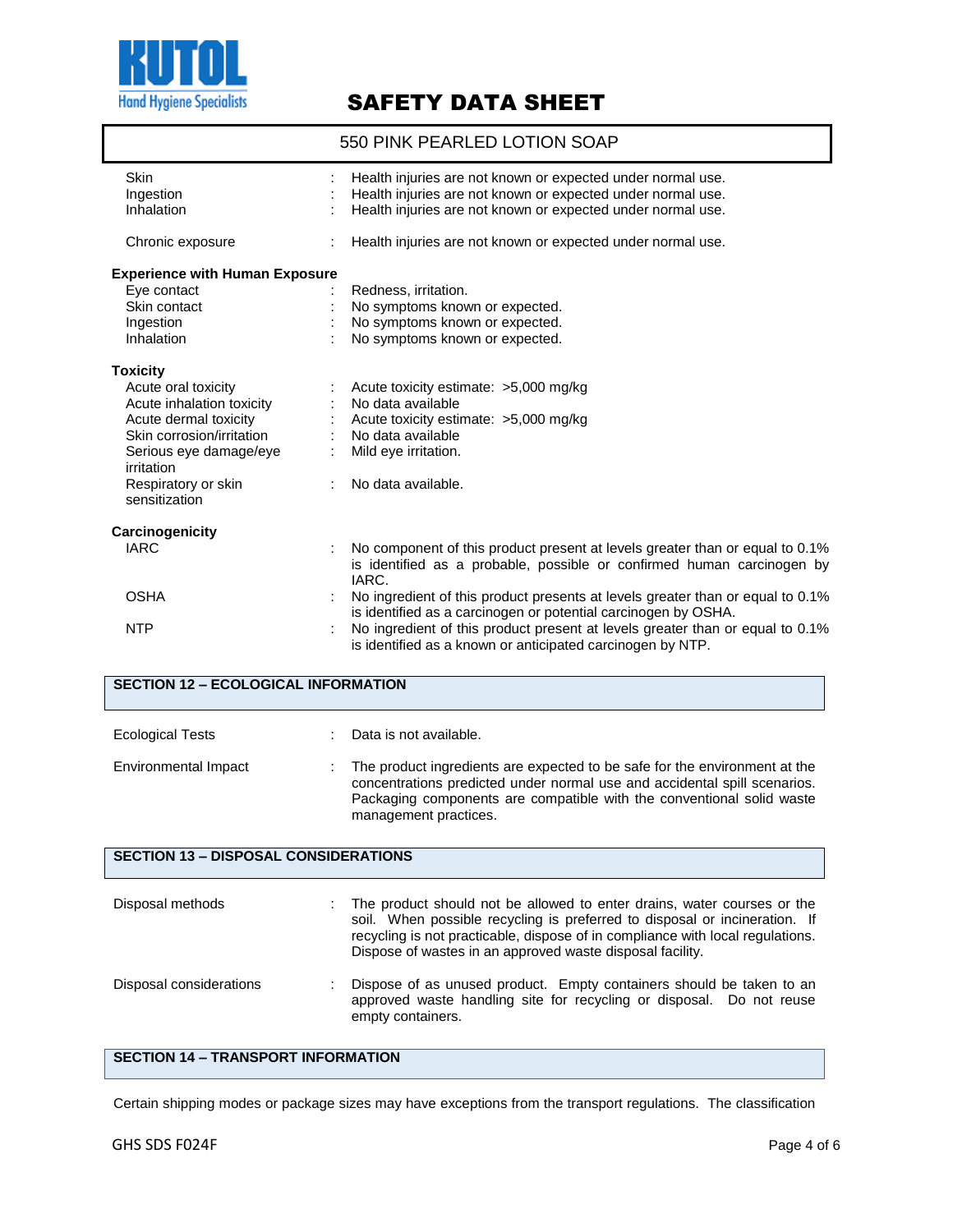

### 550 PINK PEARLED LOTION SOAP

provided may not reflect those exceptions and may not apply to all shipping modes or package sizes. The shipper / consignor / sender are responsible to ensure that the packaging, labeling, and markings are in compliance with the selected mode of transport.

| <b>Shipment</b> | <b>Identification Number</b> | <b>Proper Shipping Name</b> | <b>Hazardous</b><br><b>Classification</b> | <b>Packaging Group</b> |
|-----------------|------------------------------|-----------------------------|-------------------------------------------|------------------------|
| US DOT          | Not dangerous goods          | N/A                         | N/A                                       | None                   |
| IATA (Air)      | Not dangerous goods          | N/A                         | N/A                                       | None                   |
| IMDG (Vessel)   | Not dangerous goods          | N/A                         | N/A                                       | None                   |

#### **SECTION 15 – REGULATORY INFORMATION**

| U.S. Federal regulations         |   |                                        |
|----------------------------------|---|----------------------------------------|
| <b>TSCA 8(b) Inventory</b>       | ٠ | All components are listed or exempted. |
| SARA 302/304/311/312             | ٠ | No listed substance.                   |
| <b>Extremely Hazardous</b>       |   |                                        |
| <b>Substances</b>                |   |                                        |
| SARA 302/304 Emergency           | ٠ | No listed substance.                   |
| <b>Planning and Notification</b> |   |                                        |

### **SECTION 16 - OTHER INFORMATION**

| <b>NFPA 704:</b> |                     | HMIS III:                    |   |  |
|------------------|---------------------|------------------------------|---|--|
|                  | <b>HEALTH</b>       | 1                            |   |  |
|                  | <b>FLAMMABILITY</b> | 0                            |   |  |
|                  |                     | <b>PHYSICAL HAZARDS</b>      | 0 |  |
|                  |                     |                              |   |  |
| Issuing date     | $\ddot{\cdot}$      | 12/12/2019                   |   |  |
| Version          | $\ddot{\cdot}$      | 2.0                          |   |  |
| Prepared by      | $\ddot{\cdot}$      | <b>Regulatory Compliance</b> |   |  |

The information provided in this Safety Data Sheet is correct to the best of our knowledge, information and belief at the date of its publication. The information given is designed only as guidance for safe handling, use, processing, storage, transportation, disposal and release and is not to be considered a warranty or quality specification. The information relates only to the specific material designated and may not be valid for such material used in conjunction with any other materials or in any process, unless specified in the text.